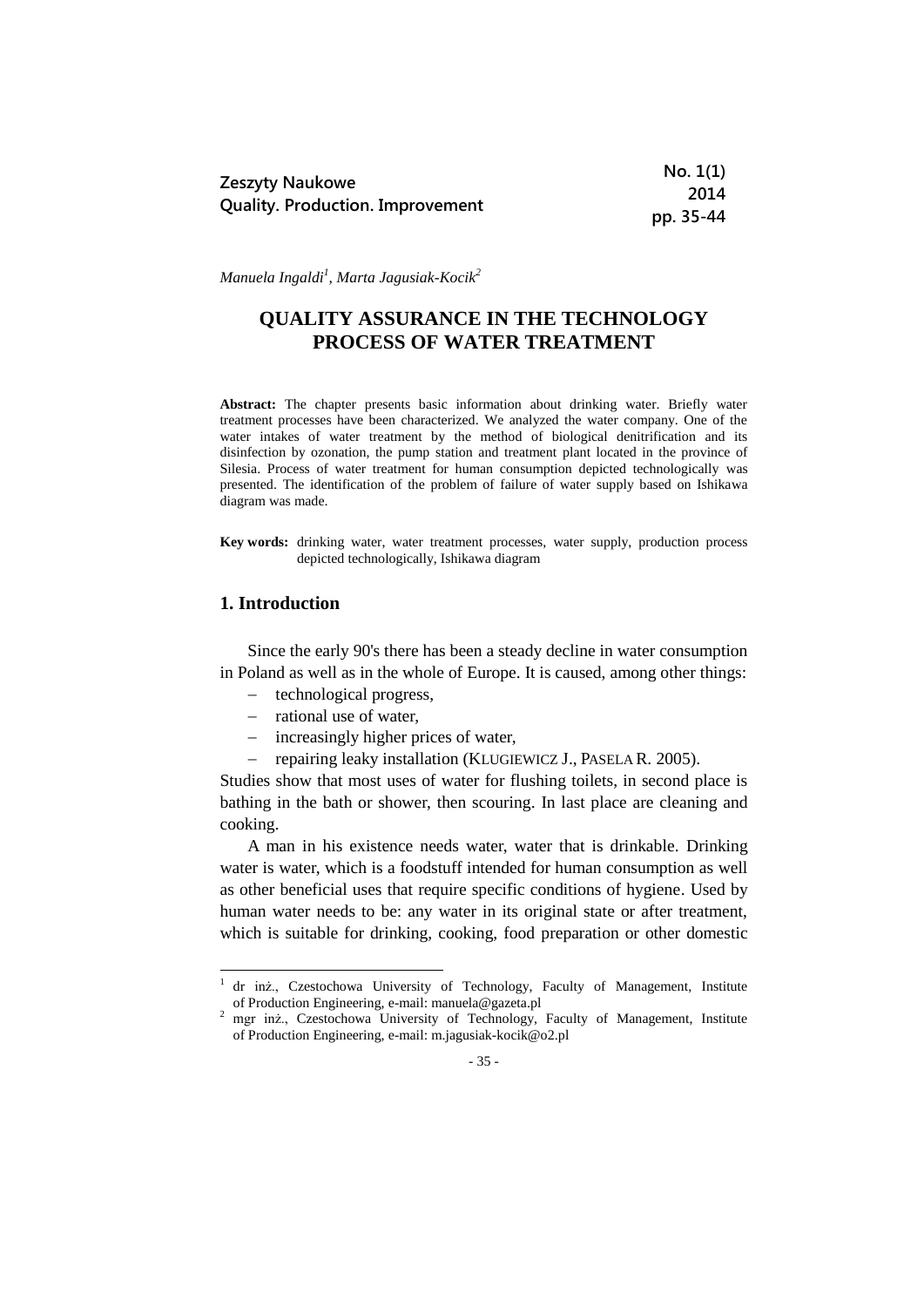|                                         | No. 1(1)  |
|-----------------------------------------|-----------|
| Zeszyty Naukowe                         | 2014      |
| <b>Quality. Production. Improvement</b> | pp. 35-44 |

uses, regardless of the origin (a network of water pipes, tanks, bottles or other containers). Drinking water is any water in its original state or the treatment intended for drinking, cooking, preparing food and drinks, or other domestic uses such as washing and personal care, cleaning items, designed in accordance with their intended use in contact with food, cleaning items designed in accordance with the their purpose is not just a momentary contact with the human body.

#### **2. Water treatment processes**

Water for human use must be clean, free of pathogens and suitable for consumption. This condition should be considered satisfied if the acquiring, treatment, and distribution of water are maintained generally accepted rules, techniques.

The raw water coming from clean sources, and does not require treatment, ie fulfilling all statutory conditions related to quality is the best alternative for water supply network. However, other raw water tend to be in a suitable condition requiring treatment. An example may be a source of water with dissolved calcite, ground water with reduced iron and manganese or surface water colloidal suspensions of organic and inorganic origin. These ships natural obstacles are overcome in the process of treatment (GIMBEL R., JEKEL M., LIEBFELD O. 2008).

Raw water status in developed countries had deteriorated. The reason for this state of affairs looks for in a highly developed industry, agriculture and changed human lifestyle. Now, in addition to the pollution of natural origin have also to deal with anthropogenic pollution, which also need to deal with. Pollutions can also be divided into inorganic and organic.

Knowing the chemical and physical composition of water, it can use the appropriate technique for its treatment. But the method of treatment also depends on the quality of the water they want to achieve. Most often removed from the water, or destroyed are:

- pollutants that cause turbidity and color,
- substances contributing to the formation of the taste and smell,
- natural and anthropogenic pollutions,
- compounds of heavy metals, iron and manganese,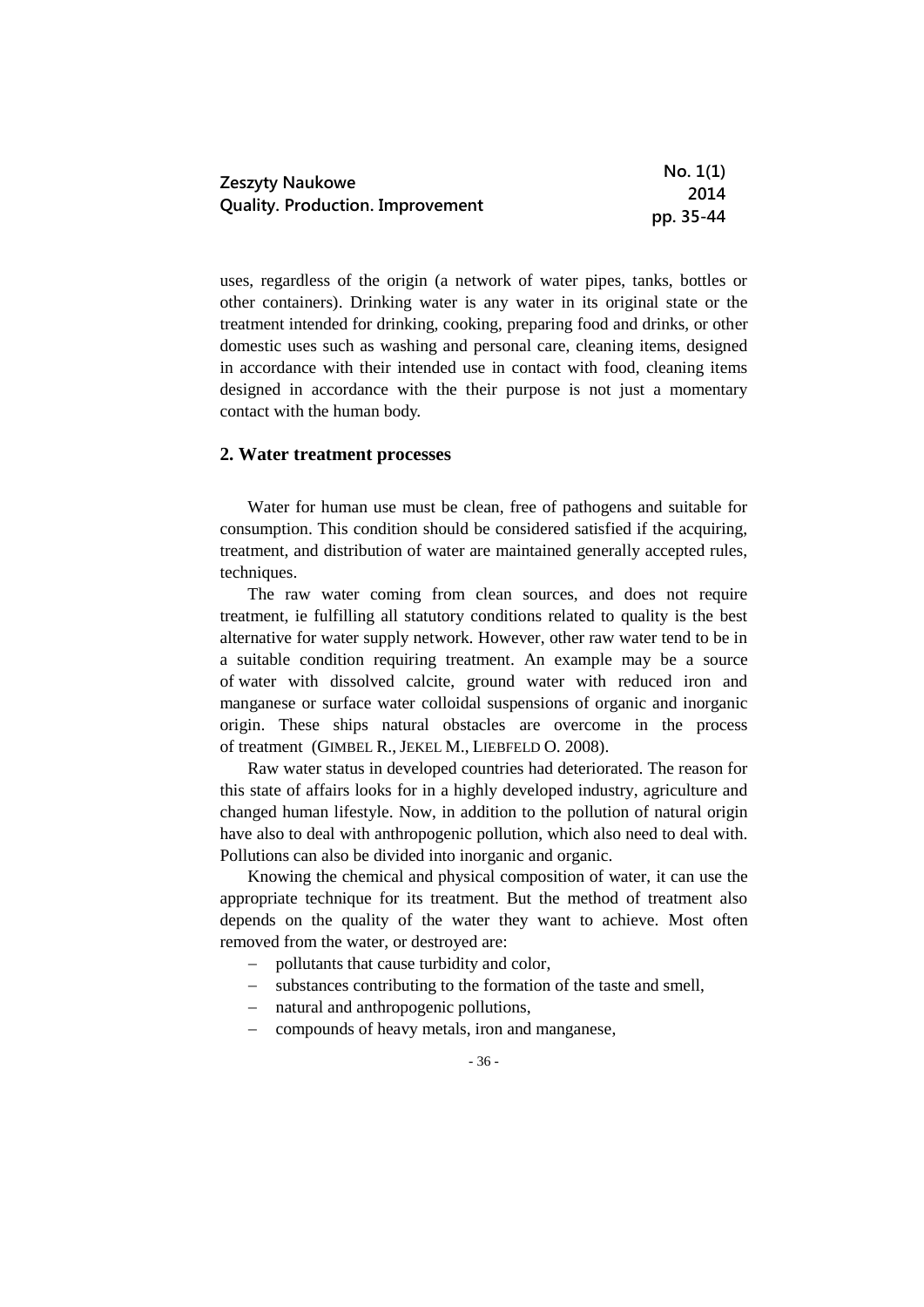|                                         | No. 1(1)  |
|-----------------------------------------|-----------|
| Zeszyty Naukowe                         | 2014      |
| <b>Quality. Production. Improvement</b> | pp. 35-44 |

- nitrates,
- dissolved gases,
- bacteria, viruses, algae, parasites (KOWAL A., ŚWIDERSKA-BRÓŻ M., 2009).

The processes that are used for water purification can be divided into biological, physical and chemical or mixed. The processes which are used for water treatment are:

- aeration (removing of dissolved gases that cause the taste and smell, removing of volatile organic compounds and carbon dioxide, and also increasing the oxygen content. Increased oxygen causes oxidation of iron and manganese and prevents problems with taste and smell of water) (GIMBEL R., JEKEL M., LIEBFELD O., 2008),
- coagulation (removing from water particles about the colloidal comminution joined to oneself into larger aggregates about with irregular structure. But also in the process of coagulation are removed: fine suspensions resulting color and turbidity, bacteria, polycyclic aromatic hydrocarbons, heavy metals and pesticides),
- sedimentation and flotation (sedimentation is the process of sinking particles in water. During the sedimentation pollutants are being removed about the high density than water. This process depends on the properties, i.e. density, shape, size, temperature, flow direction, speed and suspension concentration. During flotation of the separation of the solid phase and a liquid phase. Flotation is used alternatively instead of sedimentation if the solid particles are less than, or not much differing from the density of water),
- filtration (purification by water flow through the filter beds. The top layer of the bed is fine-grained sand beneath him find a coarse sand and gravel. An important role during the filtration process plays a biological film, which takes the smallest of the suspension and micro-organisms),
- ion exchange (removing of solutes. Essence of ion exchange is to change the busiest ions to ions of the same character occurring in the ion exchange resin. Exchange of cations allow cations and anions - anions) (KOWAL A., ŚWIDERSKA-BRÓŻ M., 2009),
- sorption (removing of organic compounds dissolved in the water. Activated carbon materials on which the effect of reducing the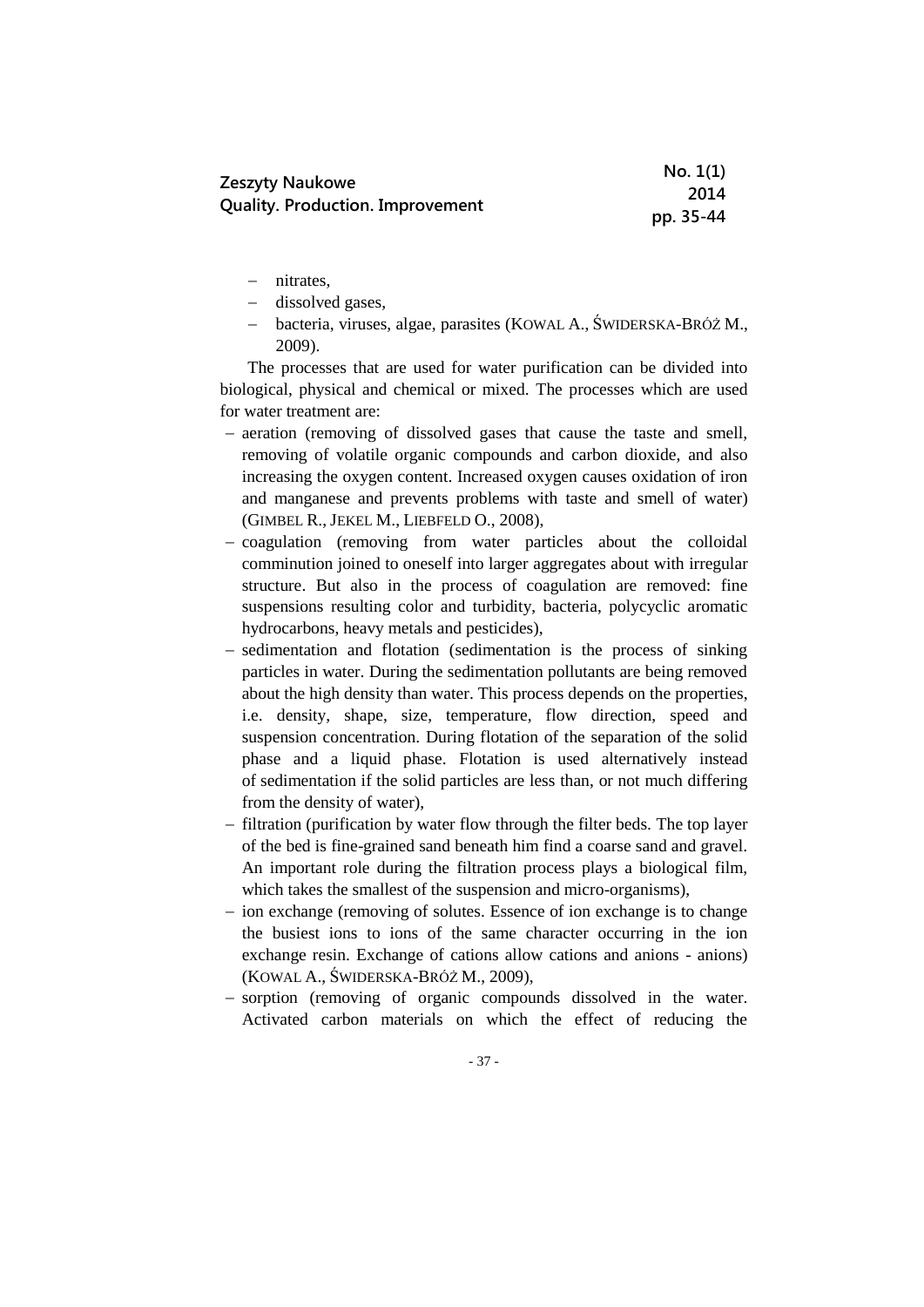|                                                                   | No. 1(1)  |
|-------------------------------------------------------------------|-----------|
| <b>Zeszyty Naukowe</b><br><b>Quality. Production. Improvement</b> | 2014      |
|                                                                   | pp. 35-44 |

phenomenon of the sorption of the impurity content contributing to the formation of color, smell and taste of water) (NAWROCKI J.,2010),

- chemical oxidation (removes compounds that cause the taste, smell and color, oxidizes refractive compounds, converts the biodegradable substances are not biodegradable, promotes flocculation, oxidizes iron and manganese, disinfects. The used oxidizing agents are: ozone, chlorine dioxide, potassium permanganate, hydrogen peroxide, chlorine) (NAWROCKI J.,2010),
- membrane processes (separation of impurities at the stage or molecular ion. Processes are new, rapidly growing, were mainly used in the desalination of brackish water, sea water, sometimes softening and removal of the heavy metals, radionuclides, organic matter, nitrate ions. For membrane processes include: nanofiltration, reverse osmosis, reverse electrolysis, electrolysis, microfiltration and ultrafiltration) (BODZEK M., KONIECZNY K. 2011),
- biological processes (occurring in many water purification schemes, including the: infiltration, slow filtration, a biologically active fields, in reactors for biological nitrification and denitrification).

#### **3. Characteristics of the company**

The subject of research is the waterworks company. The company's headquarters is located: Department of Maintenance of mechanical and electrical workshops, Faculty of Transport and Equipment, Central Laboratory of Water and Wastewater, and warehouses. In contrast, technological facilities are located in different places.

The company also oversees the objects that do not have a fixed service, they are: water treatment plants, sewage pumping stations, water pumping stations, water tanks. Such facilities are more than 100, and they are constantly monitored.

One of the water intakes of water treatment by the method of biological denitrification and its disinfection by ozonation, the pump station and treatment is situated in the Silesia voivodeship. Nitrates removal station was built for removing of nitrate from surface water abstracted by wells.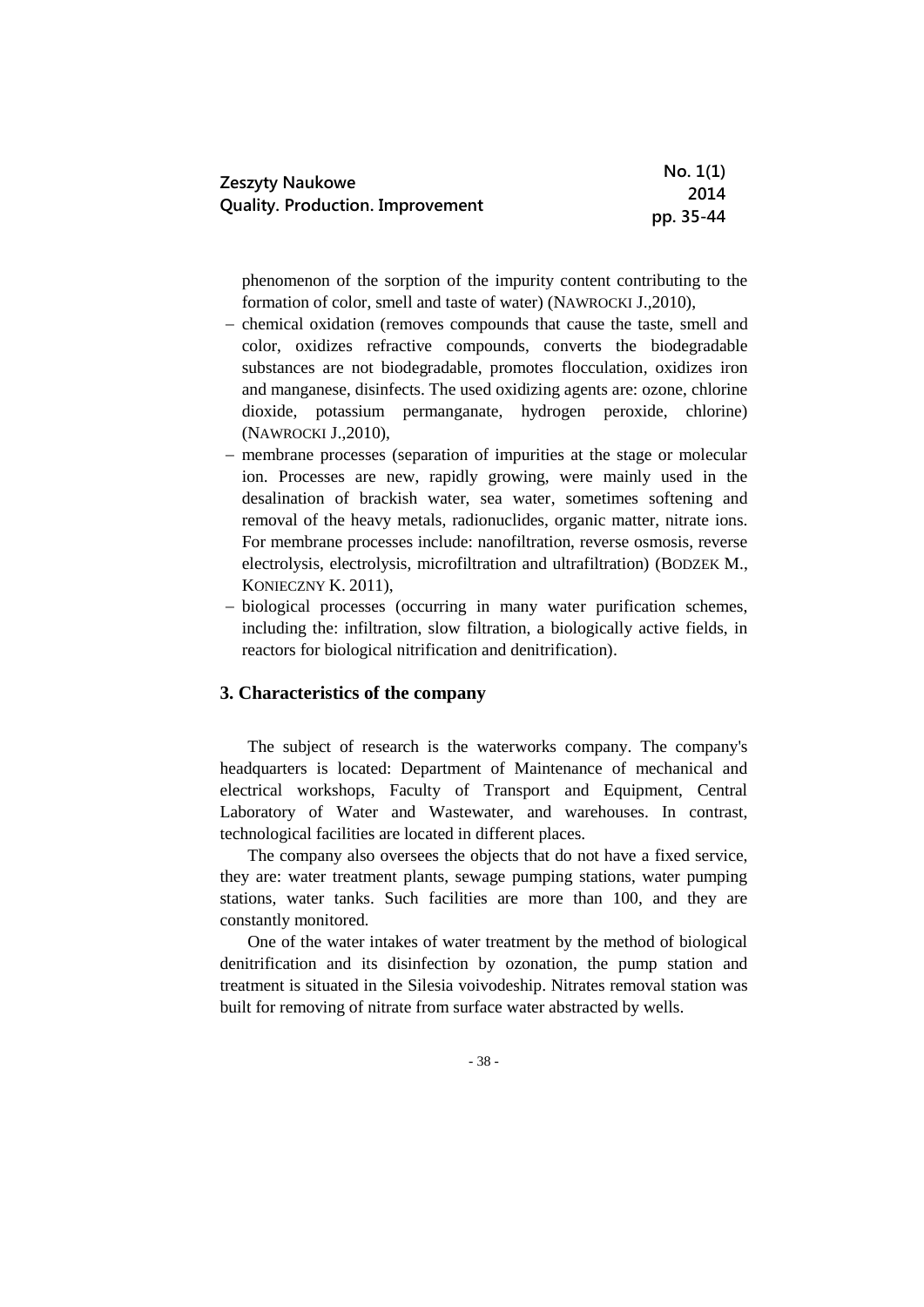| Zeszyty Naukowe                         | No. 1(1)  |
|-----------------------------------------|-----------|
|                                         | 2014      |
| <b>Quality. Production. Improvement</b> | pp. 35-44 |

Station is designed to treat part of abstracted water so that the water mixed produced for the city of nitrate content does not exceed 50 mg/l, i.e. normative value.

## **4. Process of water treatment for human consumption depicted technologically**

The structure of the production process depicted technologically is defined as the operation phases and interfaces along with the technology in materials, energy and information necessary to produce the final product (DURLIK I. 1998).

The process of biological treatment of water by denitrification on the basis of the analyzed station depicted technologically was presented in the Figure 1.



*Fig. 1. The scheme of water treatment process using method of biological denitrification depicted technologically.*

*Source: own study*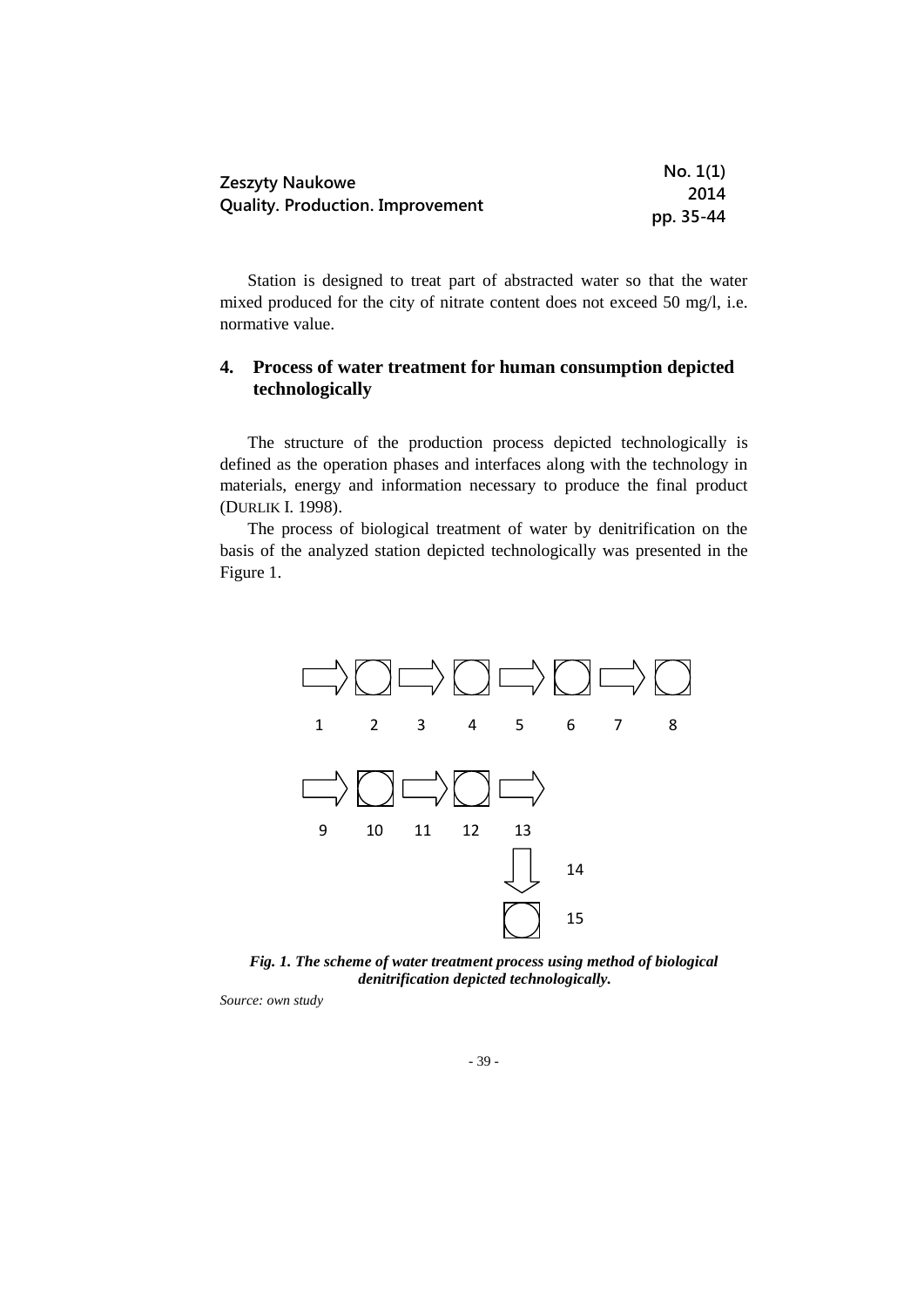| Zeszyty Naukowe                         | No. 1(1)  |
|-----------------------------------------|-----------|
|                                         | 2014      |
| <b>Quality. Production. Improvement</b> | pp. 35-44 |

Characteristics of the individual steps of the production process (BORKOWSKI S., ULEWICZ R. 2008, DURLIK I.1998, BURCHART-KOROL D., FURMAN J. 2007):

1. Raw water supply.

- 2. Dosage cultures: phosphoric acid and ethanol combined with the control.
- 3. Water transport to biofilters.
- 4. Biological denitrification in bioreactors combined with the control.
- 5. Water transport to aerator.
- 6. Aeration and water flocculation in the aerator combined with the control.
- 7. Water transport to the filter with 2 media mother lode.
- 8. Water filtration on a 2 media mother lode and water control.

9. Water transport to activated carbon filters.

10. Water filtration on activated carbon and water control.

11. Water transport to into the ozone.

- 12. Water disinfection with ozone and final inspection of treatment water.
- 13. Discharge of water to the water supply.
- 14. Wash water transport to the settlers.
- 15. Industrial treatment of sludge and control.

### **5. Identification of the problem of water supply failure based on Ishikawa Diagram**

Ishikawa diagram (BORKOWSKI S. 2004., BORKOWSKI S. 2012., KONSTANCIAK M., JAGUSIAK-KOCIK M. 2012, HAMROL A. 1998, INGALDI M., ROSAK-SZYROCKA J., JAGUSIAK-KOCIK M. 2012) is also known as a fish bone diagram or cause and effect diagram. It belongs to the traditional tools of quality management. Thanks to the Ishikawa diagram, you can determine the cause of nonconformities that occur in the enterprise and the relationships between these causes. As a result, it becomes easier to locate error, and after taking appropriate measures to eliminate it, as well as a reduced risk of recurrence.

Ishikawa diagram is used to:

- illustrate the complexity of the situation,
- record ideas.
- find relationships between different causes,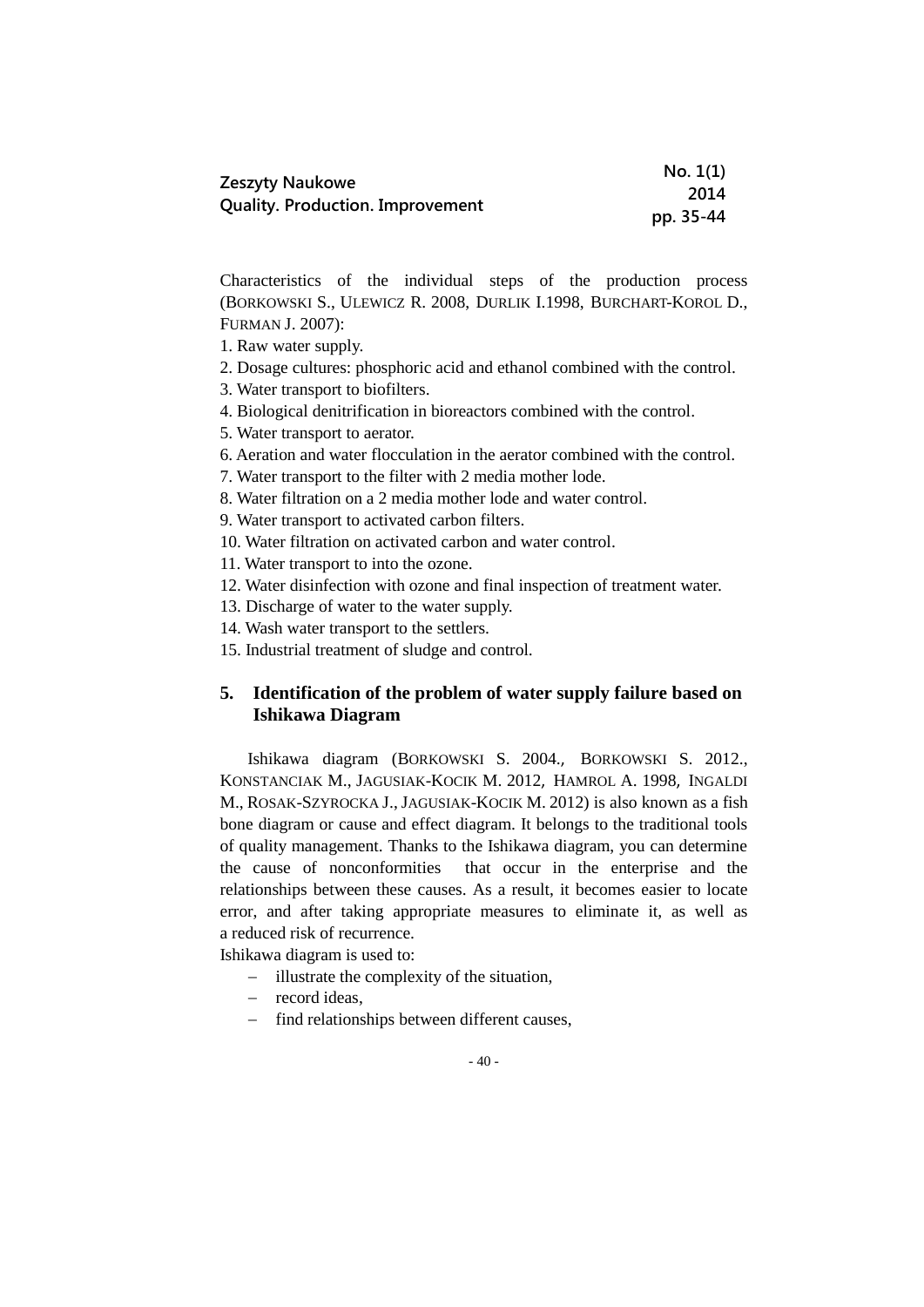|                                         | No. 1(1)  |
|-----------------------------------------|-----------|
| <b>Zeszyty Naukowe</b>                  | 2014      |
| <b>Quality. Production. Improvement</b> | pp. 35-44 |

- $\overline{\phantom{a}}$  find the source of the problem,
- analysis of the results,
- highlight the essence of the relationship between the causes,
- a plan issues.

Cause and Effect Diagram is used in the production process as a means of finding the reasons that cause problems, as well as a document reminiscent of those reasons. Thanks to the staff remember the continuous monitoring of locations where there may be problems of quality.

Leaks in water supply networks is one of the causes of the accident. Failures are inevitable, but can be reduced in a manner consistent and methodical. To the effects of leaks:

- loss of water as a product for sale,
- $-$  contamination of tap water,
- collapse of terrain,
- prevent pedestrian and vehicular,
- ingress of water into objects,
- washes out the foundations of nearby buildings (BERGER M., WAYS M., 2003).

Causes of failure of the water supply system using the Ishikawa diagram are shown in Figure 2.

In most Polish cities conducted a study on the failure of water supply. While distributing the water reaches up to 10-15% of the daily loss of water production. An important element is the pipeline diagnostics includes an assessment of the technical condition, the test failures and detecting their causes. The study is subject to water quality, hydraulic performance and endurance. Diagnosis of water supply is not always clear, due to the fact that we are dealing with underground infrastructure. Pipeline control include a visual examination of the surface of the water outflow and observations of changes in pressure in the pipes.

Failures occur during normal operation and are random. Any material from which the pipes are made has a certain time of operation. What pipes are older and no longer in operation, the worse the condition of pipelines and frequent damage. Companies can reduce the number of failures by adopting the appropriate strategy:

- emergency - when failures are frequent,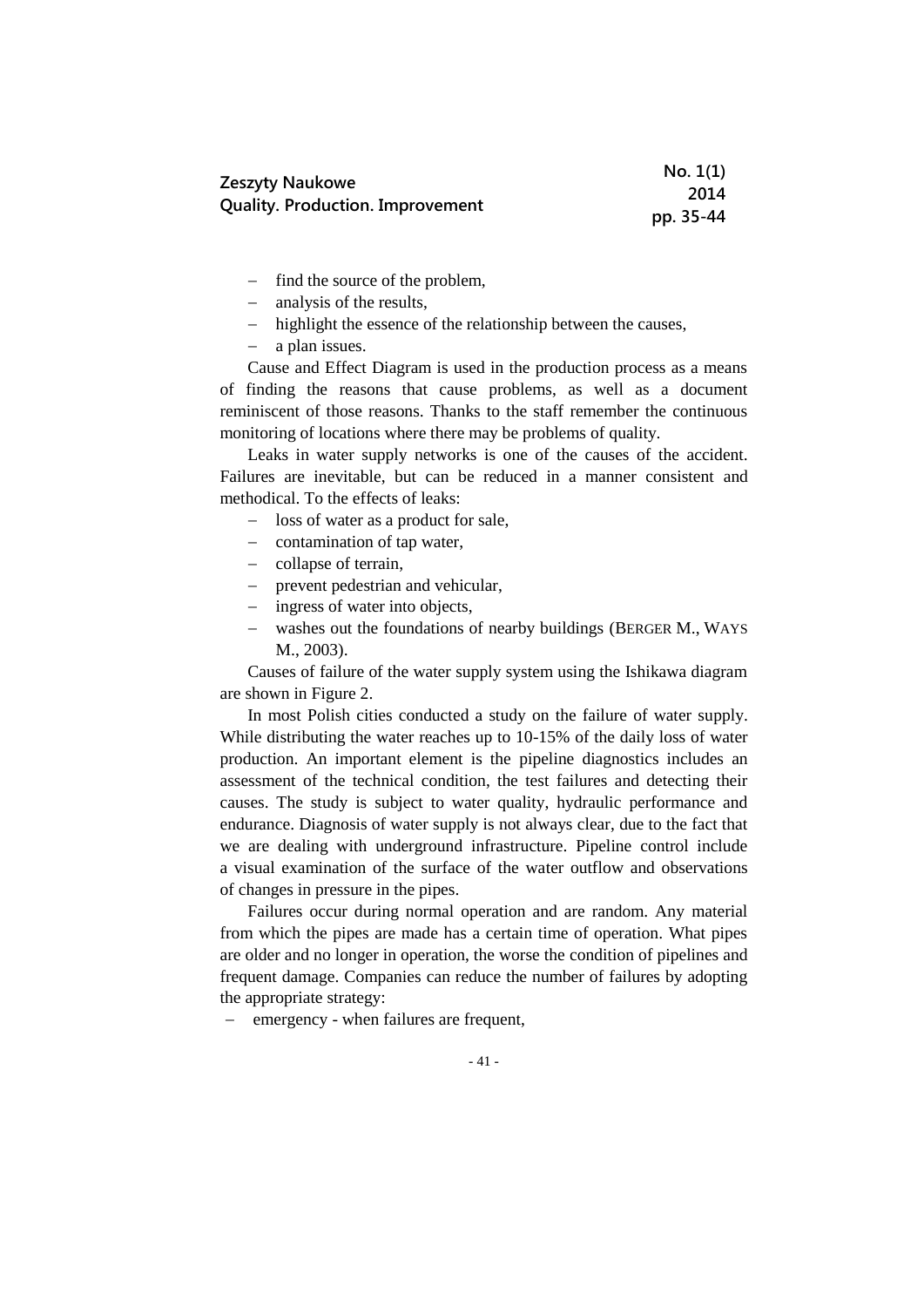| Zeszyty Naukowe                         | No. 1(1)  |
|-----------------------------------------|-----------|
|                                         | 2014      |
| <b>Quality. Production. Improvement</b> | pp. 35-44 |

- periodic replacement replacement parts pipelines according to the manufacturer's instructions,
- based on the results of inspections,
- forecasting taking into account the results of the inspection (DOHNALIK P. 2000).



*Fig. 2. Ishikawa diagram for breakdown of the water supply system. Source: own study*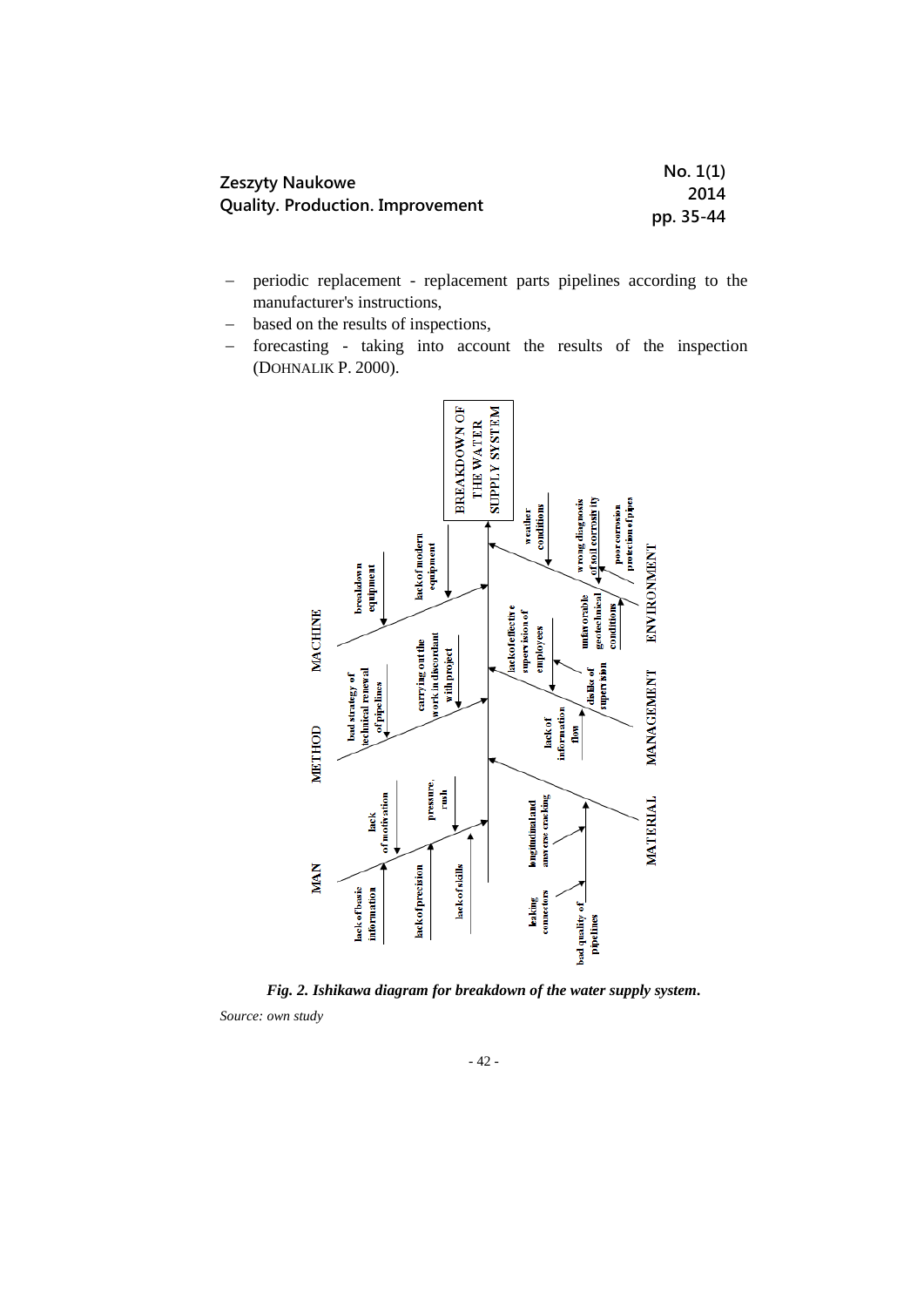|                                         | No. 1(1)  |
|-----------------------------------------|-----------|
| <b>Zeszyty Naukowe</b>                  | 2014      |
| <b>Quality. Production. Improvement</b> | pp. 35-44 |

In order to repair a failure of pipelines used for the new exchange, and trenchless renovation of the pipeline network. We can distinguish several methods of restoration:

- covering mortar,
- method of crushing,
- method sleeve
- method of introducing plastic pipes (DOHNALIK P., JĘDRZEJEWSKI Z. 2004).

Long-term strategy allows for precise determination of time of replacement or renovation of the water supply network. This improves quality and reduces the risk of selection of unforeseen failure. Thorough analysis and the possibility of predicting failure should be the goal of the strategy of the company.

### **References**

- 1. BERGER M., WAYS M. 2003. *Poszukiwanie przecieków sieci wodociągowych -* Poradnik. Wydawnictwo "Seidel-Przywecki" Sp. z o.o. Warszawa.
- 2. BODZEK M., KONIECZNY K. 2011. *Usuwanie zanieczyszczeń nieorganicznych ze środowiska wodnego metodami membranowymi.* Wydawnictwo Seidel-Przywecki. Piaseczno.
- 3. BORKOWSKI S. 2004. *Mierzenie Poziomu Jakości.* Publisher WSZiM, Sosnowiec.
- 4. BORKOWSKI S. 2012. *Tradycyjne narzędzia zarządzania jakością. Teoria i praktyka.* Ofic.Wydaw.Stowarzyszenie Menedżerów Jakości i Produkcji (SMJiP). Częstochowa.
- 5. BORKOWSKI S., ULEWICZ R. 2008. *Zarządzanie produkcją. Systemy produkcyjne*. Oficyna Wydawnicza "Humanitas". Sosnowiec.
- 6. BURCHART-KOROL D., FURMAN J. 2007. *Zarządzanie produkcją i usługami.*  Wydawnictwo Politechniki Śląskiej. Gliwice.
- 7. DOHNALIK P. 2000. *Straty wody w miejskich sieciach wodociągowych*. Wydawnictwo Polskiej Fundacji Ochrony Zasobów Wodnych. Bydgoszcz.
- 8. DOHNALIK P., JĘDRZEJEWSKI Z. 2004. *Efektywna eksploatacja wodociągów, ograniczenie strat wody*. Wydawnictwo Lemtech. Kraków.
- 9. DURLIK I. 1998. *Inżynieria zarządzania. Strategia i projektowanie systemów produkcyjnych Część I.* Wydawnictwo PLACET. Warszawa.